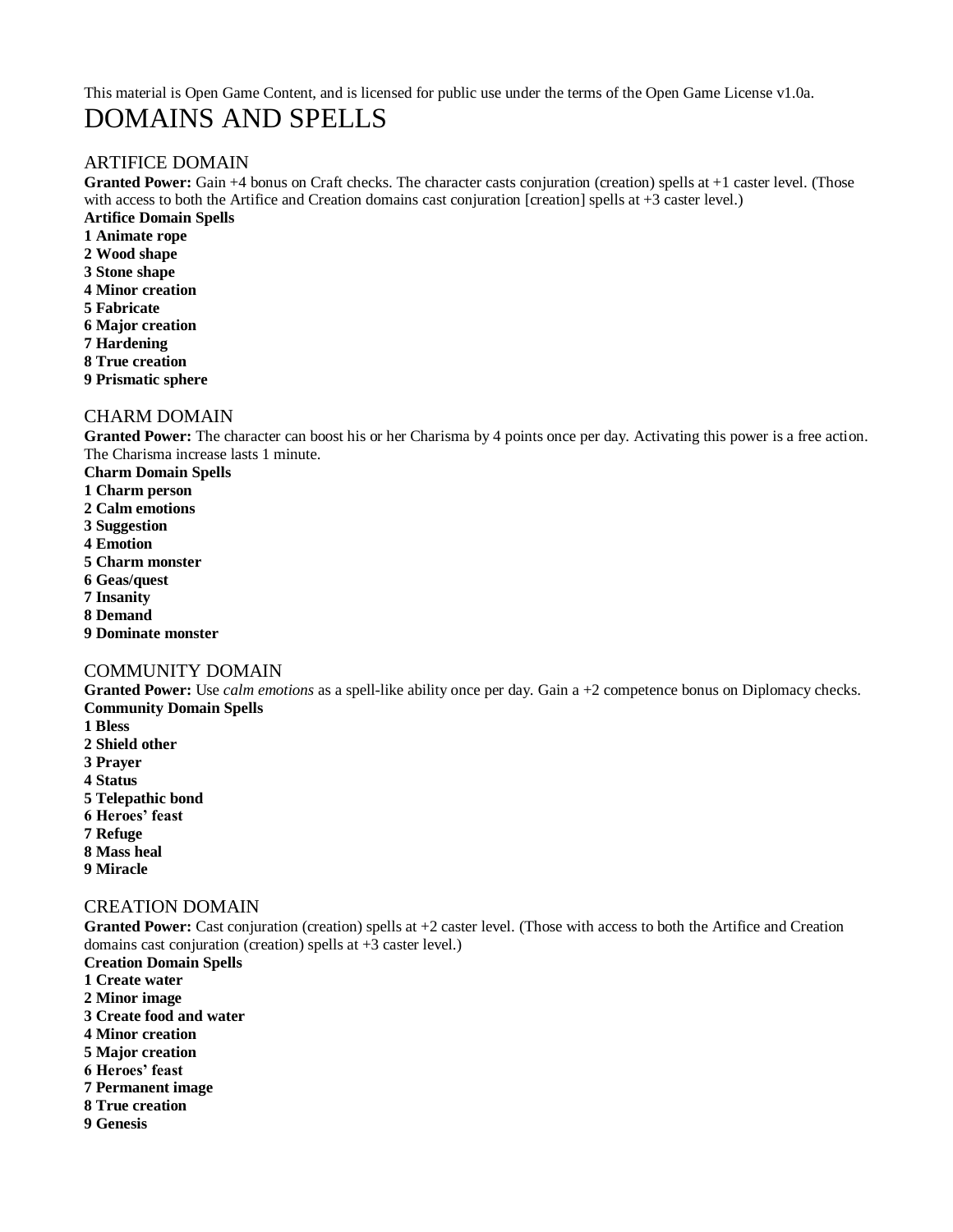#### DARKNESS DOMAIN

**Granted Power:** Free Blind-Fight feat. **Darkness Domain Spells 1 Obscuring mist 2 Blindness 3 Blacklight 4 Armor of darkness 5 Summon monster V (only summons 1d3 shadows) 6 Prying eyes 7 Nightmare 8 Power word, blind 9 Power word, kill**

## GLORY DOMAIN

**Granted Power:** Turn undead with a +2 bonus on the turning check and +1d6 to the turning damage roll. **Glory Domain Spells 1 Disrupt undead 2 Bless weapon 3 Searing light 4 Holy smite 5 Holy sword 6 Bolt of glory 7 Sunbeam 8 Crown of glory 9 Gate**

## LIBERATION DOMAIN

**Granted Power:** The character gains a +2 morale bonus on all saving throws against enchantment spells or effects. **Liberation Domain Spells**

- **1 Remove fear**
- **2 Remove paralysis**
- **3 Remove curse**
- **4 Freedom of movement**
- **5 Break enchantment**
- **6 Greater dispelling**
- **7 Refuge**
- **8 Mind blank**
- **9 Unbinding**

#### MADNESS DOMAIN

**Granted Power:** The character gains an Insanity score equal to half his or her class level. For spellcasting (determining bonus spells and DCs), the character uses his or her Wisdom score plus his or her Insanity score in place of Wisdom alone. For all other purposes, such as skills and saves, use Wisdom minus Insanity in place of Wisdom.

Once per day, the character can see and act with the clarity of true madness. Use the character's Insanity score as a positive rather than a negative modifier on a single roll involving Wisdom. Choose to use this power before the roll is made. **Madness Domain Spells**

- 
- **1 Random action**
- **2 Touch of madness**
- **3 Rage**
- **4 Confusion**
- **5 Bolts of bedevilment**
- **6 Phantasmal killer**
- **7 Insanity**
- **8 Maddening scream**
- **9 Weird**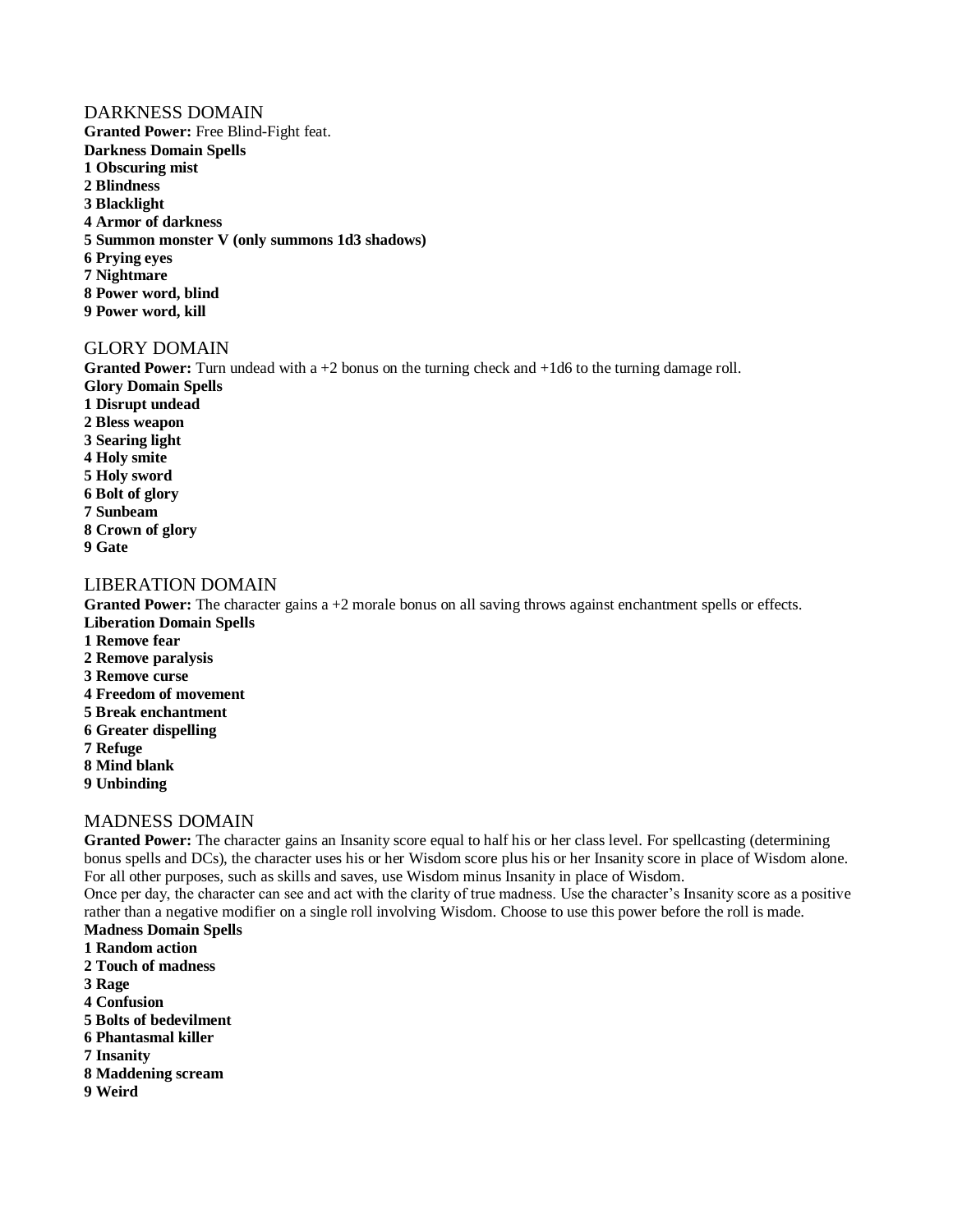## NOBILITY DOMAIN

**Granted Power:** The character has the spell-like ability to inspire allies, giving them a +2 morale bonus on saving throws, attack rolls, ability checks, skill checks, and weapon damage rolls. Allies must be able to hear the character speak for 1 round. Using this ability is a standard action. It lasts a number of rounds equal to the character's Charisma bonus and can be used once per day.

- **Nobility Domain Spells 1 Divine favor 2 Enthrall 3 Magic vestment 4 Discern lies 5 Greater command 6 Geas/quest 7 Repulsion 8 Demand**
- **9 Storm of vengeance**

## REPOSE DOMAIN

The Repose domain is similar to the Death domain, but is granted by good-aligned deities whose clerics are barred from casting evil spells.

**Granted Power:** The character may use a *death touch* once per day. The *death touch* is a spell-like ability that is a death effect. The character must succeed at a melee touch attack against a living creature (using the rules for touch spells). When the character touches, roll 1d6 per his or her cleric level. If the total at least equals the creature's current hit points, it dies.

- **Repose Domain Spells 1 Deathwatch 2 Gentle repose 3 Speak with dead 4 Death ward 5 Slay living 6 Undeath to death 7 Destruction 8 Surelife 9 Wail of the banshee** RUNE DOMAIN **Granted Power:** Free Scribe Scroll feat.
- **Rune Domain Spells 1** *Erase* **2** *Secret page* **3** *Glyph of warding* **4** *Explosive runes* **5** *Lesser planar binding* **6** *Greater glyph of warding* **7** *Instant summons* **8** *Symbol* **9** *Teleportation circle*

#### SCALYKIND DOMAIN

**Granted Power:** Rebuke or command animals (reptilian creatures and snakes only) as an evil cleric rebukes or commands undead.

Use this ability a total number of times per day equal to  $3 +$  Charisma modifier.

- **Scalykind Domain Spells**
- **1 Magic fang**
- **2 Animal trance†**
- **3 Greater magic fang**
- **4 Poison**
- **5 Animal growth†**
- **6 Eyebite**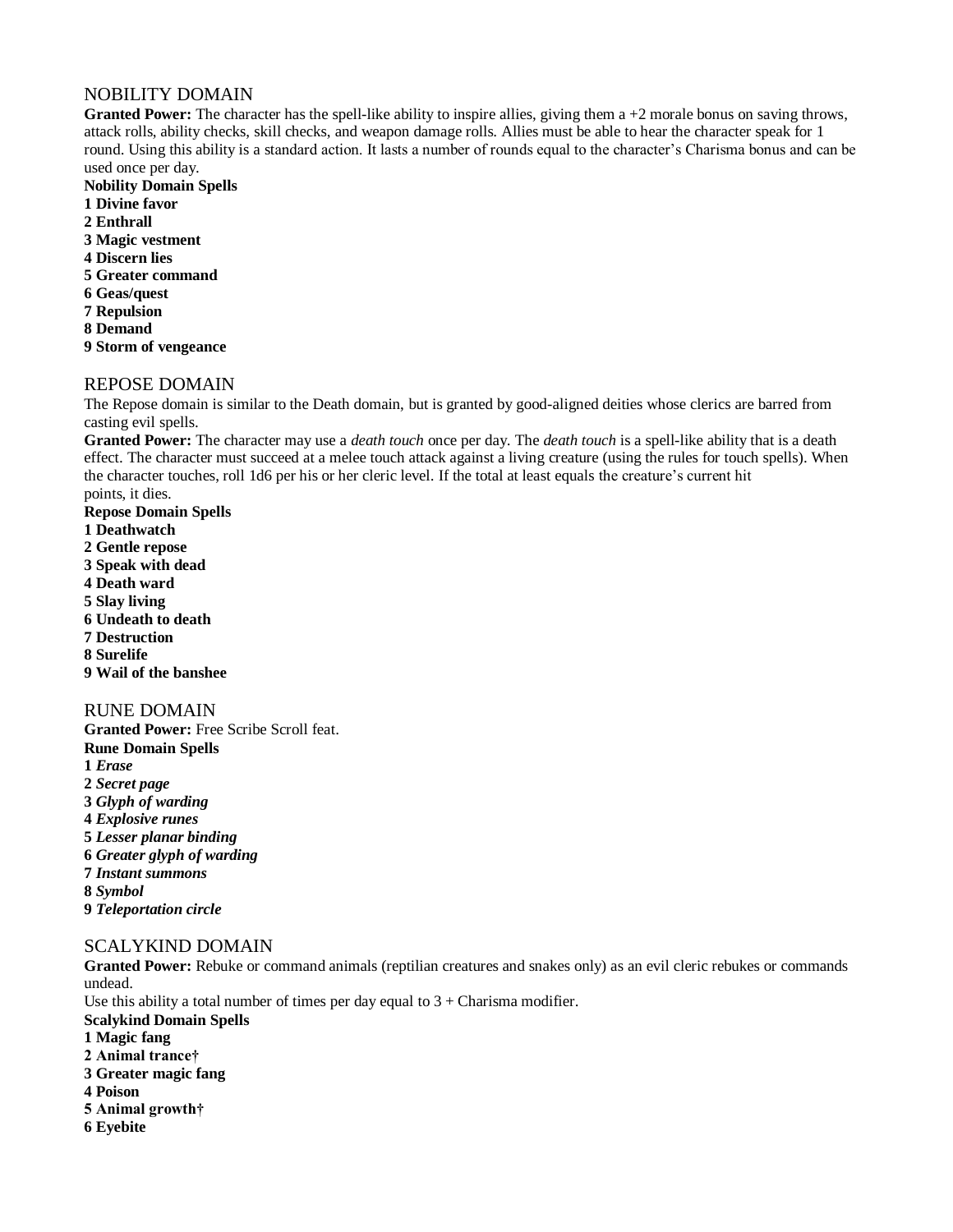**7 Creeping doom (composed of tiny snakes) 8 Animal shapes† 9 Shapechange †Affects ophidian or reptilian creatures only.**

### WEATHER DOMAIN

**Granted Power:** Survival is a class skill. **Weather Domain Spells 1 Obscuring mist 2 Fog cloud 3 Call lightning 4 Sleet storm 5 Ice storm 6 Control winds 7 Control weather 8 Whirlwind 9 Storm of vengeance**

## NEW SPELLS

Armor Of Darkness Abjuration [Darkness] **Level:** Darkness 4 **Components:** V, S , D F **Casting Time:** 1 action **Range:** Touch **Target:** Creature touched **Duration:** 10 minutes/level **Saving Throw:** Will negates (harmless) **Spell Resistance:** Yes (harmless)

The spell envelops the warded creature in a shroud of shadows. The shroud can, if the caster desires, conceal the wearer's features. In any case, it grants the recipient a +3 deflection bonus to Armor Class plus an additional +1 for every four caster levels (maximum bonus +8). The subject can see through the armor as if it did not exist and is also afforded darkvision with a range of 60 feet. Finally, the subject gains  $a + 2$  bonus on saving throws against any holy, good, or light spells or effects.Undead creatures that are subjects of *armor of darkness* also gain +4 turn resistance.

Blacklight Evocation [Darkness] **Level:** Darkness 3, Sor/Wiz 3 **Components:** V, S , M **Casting Time:** 1 action **Range:** Close (25 ft. + 5 ft./2 levels) **Area:** A 20-ft.-radius emanation centered on a creature, object, or point in space **Duration:** 1 round/level (D) **Saving Throw:** Will negates or none (object) **Spell Resistance:** Yes or no (object) The caster creates an area of total darkness. The darkness is impenetrable to normal vision and darkvision, but the caster can

see normally within the blacklit area. Creatures outside the spell's area, even the caster, cannot see through it. The spell can be cast on a point in space, but the effect is stationary cast on a mobile object. A character can cast the spell on a creature, and the effect then radiates from the creature and moves as it moves. Unattended objects and points in space do not get saving throws or benefit from spell resistance.

*Blacklight* counters or dispels any light spell of equal or lower level. The 3rd-level cleric spell *daylight* counters or dispels *blackligh*t.

Bolt Of Glory Evocation [Good] **Level:** Glory 6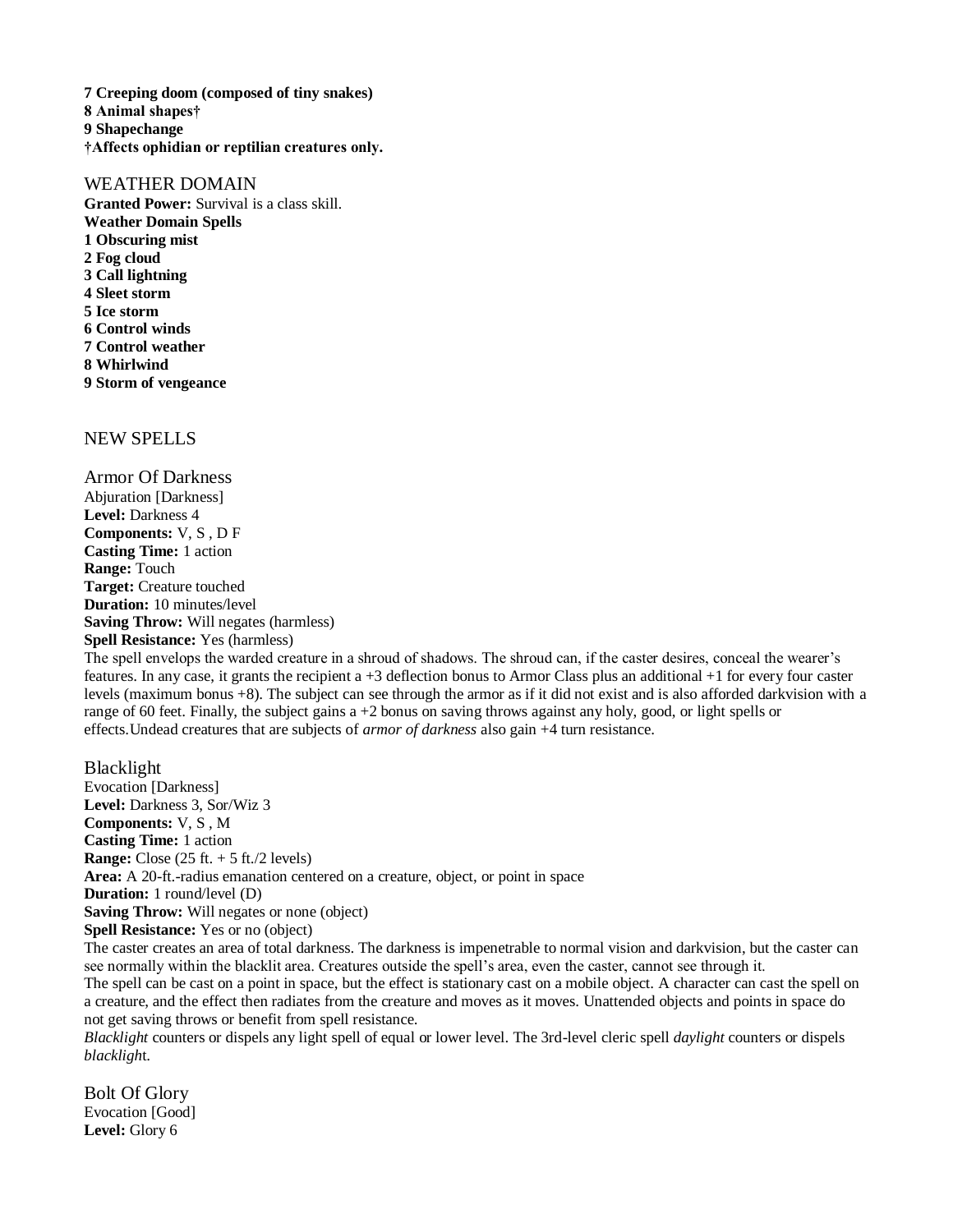**Components:** V, S , D F **Casting Time:** 1 action **Range:** Close (25 ft. + 5 ft./level) **Effect:** Ray **Duration:** Instantaneous **Saving Throw:** None

#### **Spell Resistance:** Yes

This spell projects a bolt of energy from the Positive Energy Plane against one creature. The caster must succeed at a ranged touch attack to strike the target. A creature struck suffers varying damage, depending on its nature and home plane of existence:

| <b>Damage</b>  | <b>Maximum Value</b> |
|----------------|----------------------|
| $1d6/2$ levels | 7d6                  |
| 1d6/level      | 15d6                 |
|                |                      |

Positive Energy Plane, good outsider

Bolts Of Bedevilment Enchantment [Mind-Affecting] **Level:** Madness 5 **Components:** V, S **Casting Time:** One action **Range:** Medium (100 ft. + 10 ft./level) **Effect:** Ray **Duration:** 1 round/level **Saving Throw:** Will negates **Spell Resistance:** Yes

This spell grants the caster the ability to make one ray attack per round. The ray dazes one living creature, clouding its mind so that it takes no action for 1d3 rounds. The creature is not stunned (so attackers get no special advantage against it), but it can't move, cast spells, use mental abilities, and so on.

#### Crown Of Glory

Evocation **Level:** Glory 8 **Components:** V, S , M, D F **Casting Time:** 1 full round **Range:** Personal **Area:** 120-ft.-radius emanation centered on you **Duration:** 1 minute/level **Saving Throw:** Will negates **Spell Resistance:** Yes

The caster is imbued with an aura of celestial authority, inspiring awe in all lesser creatures.

The caster gains a +4 enhancement bonus to his or her Charisma score for the duration of the spell. All creatures with fewer than 8 HD or levels cease whatever they are doing and are compelled to pay attention to the caster. Any such creature that wants to take hostile action against the caster must make a successful Will save to do so. Any creature that does not make this saving throw the first time it attempts a hostile action is *enthralled* for the duration of the spell (as the *enthrall* spell), as long as it is in the spell's area, nor will it try to leave the area on its own. Creatures with 8 HD or more may pay attention to the caster, but are not affected by this spell.

When the caster speaks, all listeners telepathically understand him or her, even if they do not understand the language. While the spell lasts, the caster can make up to three suggestions to creatures of fewer than 8 HD in range, as if using the *mass suggestion* spell (Will save negates); creatures with 8 HD or more aren't affected by this power. Only creatures within range at the time a *suggestion* is given are subject to it.

*Material Component:* worth at least 200 gp.

Genesis Conjuration (Creation) **Level:** Creation 9 **Components:** V, S , M, X P **Casting Time:** 1 week (8 hours/day) **Range:** 180 ft.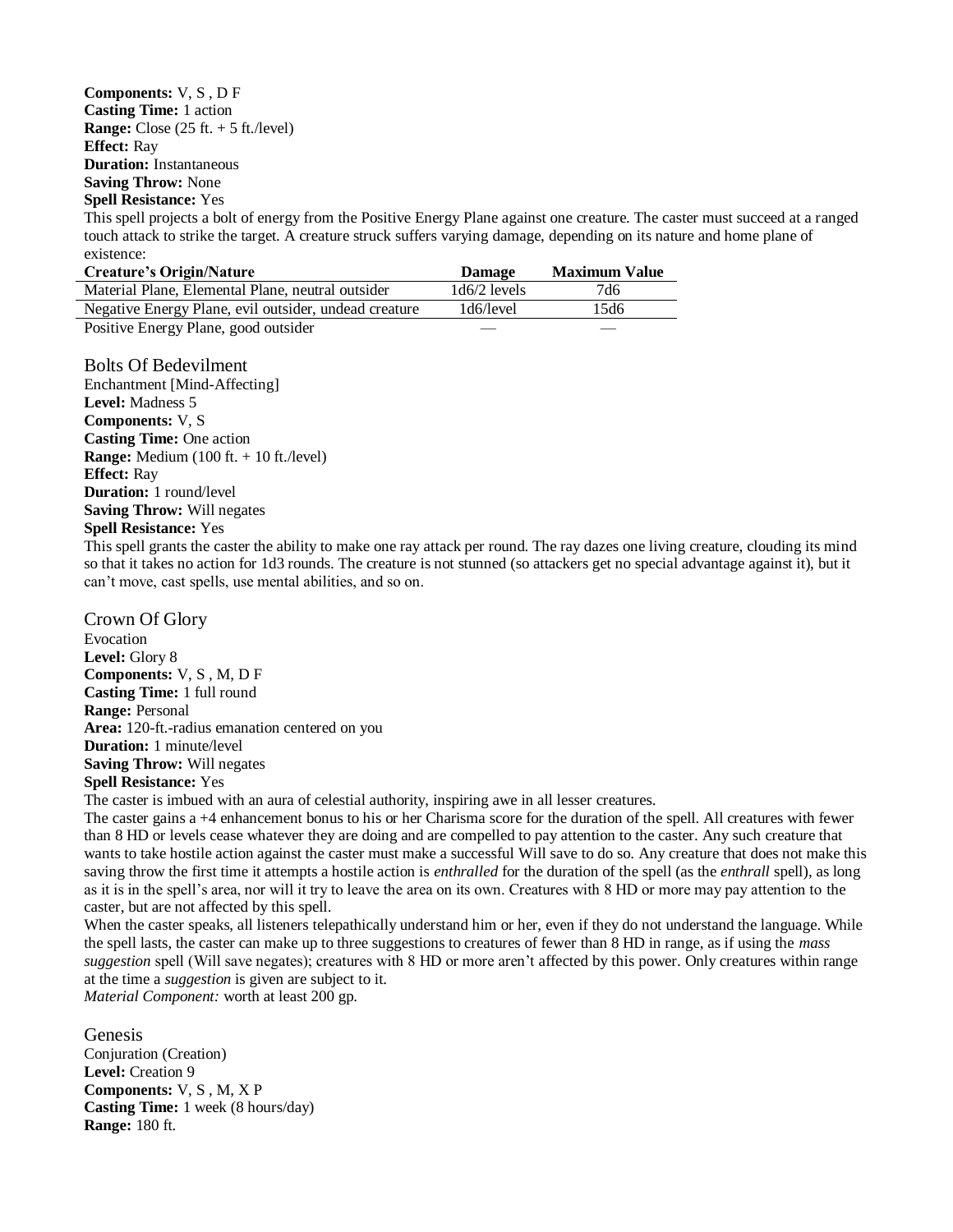**Effect:** A demiplane on the Ethereal Plane centered on your location

**Duration:** Instantaneous

**Saving Throw:** None

**Spell Resistance:** No

This spell creates an immobile, finite plane with limited access—a demi-plane.

Demiplanes created by this power are very small, minor planes. A character can cast this spell only on the Ethereal Plane. When he or she casts it, a local density fluctuation precipitates the creation of a demiplane. At first, the demiplane grows at a rate of a 1-foot-radius per day to an initial maximum radius of 180 feet as the fledgling plane draws substance from surrounding ethereal vapors and protomatter or astral ectoplasm.

The character determines the environment in the demiplane when he or she first casts *genesi*s, reflecting most any desire he or she can visualize. The caster determines factors such as atmosphere, water, temperature, and the shape of the general terrain. However, the spell cannot create life, nor can it create construction. If desired, these must be brought in by some other fashion.

Once the basic demiplane reaches its maximum size, the character can continue to cast this spell to enlarge the demiplane if he or she is inside the boundaries of the demiplane. In such a case, the radiusof the demiplane increases by 60 feet for each subsequent casting.

If the spell is cast again while outside an existing demi-plane, the casting creates a separate bubble that does not touch or overlap any previously created demiplane.

*XP Cost:* 5,000 XP.

Hardening Transmutation **Level:** Sor/Wiz 6, Artifice 7 **Components:** V, S **Casting Time:** 1 action **Range:** Touch **Target:** One item of a volume no greater than 10 cu. ft./level (see text) **Duration:** Permanent **Saving Throw:** None **Spell Resistance:** Yes (object) This spell increases the hardness of materials. For every two caster levels, increase by 1 the hardness of the material targeted by the spell. This hardness increase improves only the material's resistance to damage. Nothing else is modified by the improvement. The *hardening* spell does not in any way affect resistance to other forms of transformation. This spell affects up to 10 cubic feet per level of the spellcaster. If cast upon a metal or mineral, the volume is reduced to 1 cubic foot per level.

Maddening Scream Enchantment (Compulsion) [Mind-Affecting] **Level:** Sor/Wiz 8, Madness 8 **Components:** V **Casting Time:** One action **Range:** Touch **Target:** Living creature touched **Duration:** 1d4+1 rounds **Saving Throw:** None **Spell Resistance:** Yes

The subject cannot keep him or herself from behaving as though completely mad. This spell makes it impossible for the victim to do anything other than race about caterwauling.

The effect worsens the Armor Class of the creature by 4, makes Reflex saving throws impossible except on a roll of 20, and makes it impossible to use a shield.

Rage Enchantment **Level:** Madness 3 **Components:** V, S **Casting Time:** One action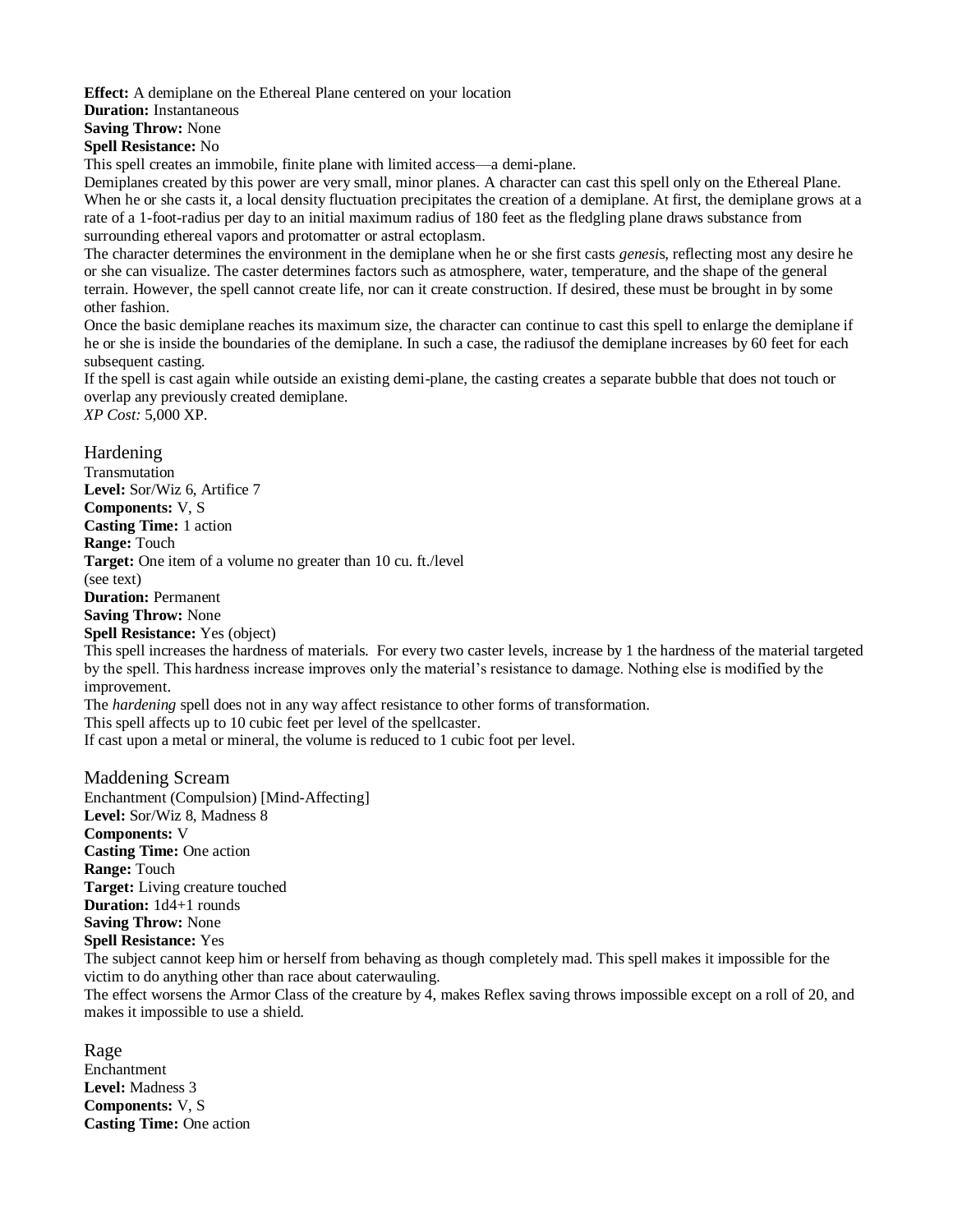**Range:** Touch **Target:** Creature touched **Duration:** 1 round/level **Saving Throw:** Will negates (harmless) **Spell Resistance:** Yes (harmless)

The caster can put a creature into a blood frenzy. In this rage, the creature gains  $+4$  to Strength,  $+4$  to Constitution, and a  $+2$ morale bonus on Will saves. (Unlike a barbarian rage, no penalty to AC is suffered, and no fatigue period occurs after the rage is over.)

Surelife Abjuration **Level:** Repose 8 **Components:** V, S, M **Casting Time:** 1 round **Range:** Personal **Target:** You **Duration:** 1 minute/2 levels

This spell allows the caster to protect him or herself against some condition that would ordinarily cause certain death. The character can only protect him or herself against a natural occurrence or condition, not against a spell or the action of a creature. The character must specify the condition against which he or she wishes to protect him or herself, and the spell is effective only against that condition. Should the character be subjected to that condition during the duration of the spell, he or she feels no discomfort and takes no damage from the condition. However, the spell does not protect any items carried on the caster's person. At the end of the spell's duration, the condition has full normal effects if the character is still subjected to it.

Touch Of Madness Enchantment [Mind-Affecting] **Level:** Madness 2 **Components:** V, S **Casting Time:** One action **Range:** Touch **Target:** Creature touched **Duration:** 1 round/level **Saving Throw:** Will negates **Spell Resistance:** Yes

The caster may daze one living creature by making a successful touch attack. If the target creature does not make a successful Will save, its mind is clouded and it takes no action for 1 round per caster level. The dazed subject is not stunned (so attackers get no special advantage against it), but it can't move, cast spells, use mental abilities, and so on.

True Creation Conjuration (Creation) **Level:** Creation 8 **Components:** V, S , M, X P **Casting Time:** 10 minutes **Range:** 0 ft. **Effect:** Unattended, nonmagical object of nonliving matter, up to 1 cu. ft./level **Duration:** Instantaneous **Saving Throw:** None **Spell Resistance:** No

The caster creates a nonmagical, unattended object of any sort of matter. Items created are permanent and cannot be negated by dispelling magics or negating powers. For all intents and purposes, these items are completely real. The volume of the item created cannot exceed 1 cubic foot per caster level. The caster must succeed at an appropriate skill check to make a complex item.

Unlike the items brought into being by the lower-level spells *minor creation* and *major creatio*n, objects created by the casting of *true creation* can be used as material components.

*XP Cost:* The item's gold piece value in XP, or a minimum of 1 XP, whichever is more.